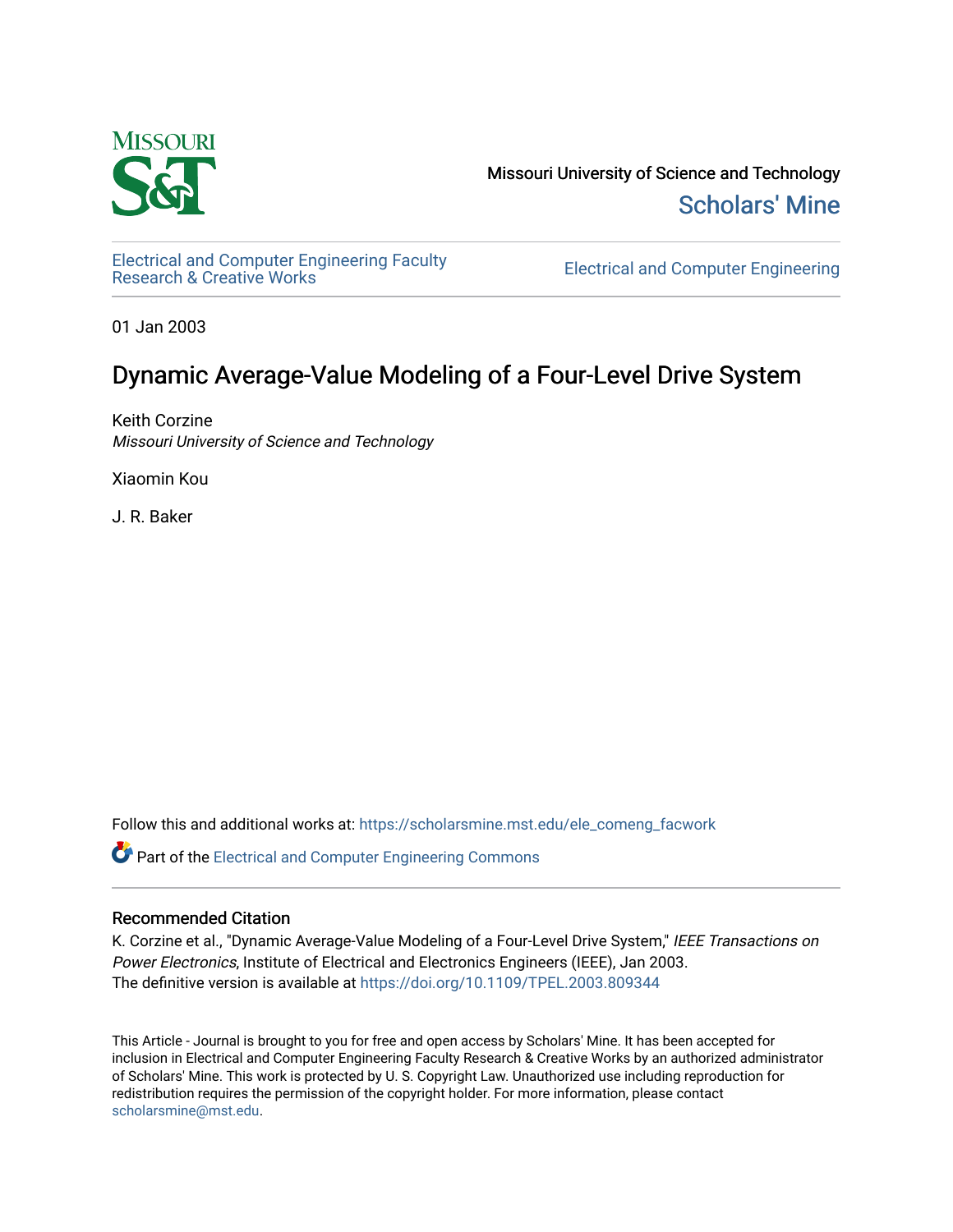# Dynamic Average-Value Modeling of a Four-Level Drive System

Keith Corzine*, Member, IEEE*, Xiaomin Kou*, Student Member, IEEE*, and James R. Baker

*Abstract—***Multilevel power converters have gained much attention in recent years due to their high power quality, low switching losses, and high-voltage capability. These advantages make the multilevel converter a candidate for the next generation of Naval ship prolusion systems. Evaluation of these systems is typically assisted with a dynamic average-value models in order to rapidly predict system performance under several operating scenarios. In this paper, an average-value model is developed for the four-level diode-clamped converter which takes into account the active capacitor voltage balancing control. This model performance prediction is compared to a detailed model and laboratory measurements on an 18 kW rectifier/inverter test system.**

*Index Terms—***Average-value modeling, four-level converters, multilevel converters.**

#### I. INTRODUCTION

**T** HE general trend in power electronics has been to switch power semiconductors at increasingly high frequencies in order to minimize harmonics and reduce passive component sizes. However, the increase in switching frequency increases the switching losses which become significant at high power levels. Several methods for decreasing switching losses, and the same time improving power quality, have been proposed including constructing resonant converters and multilevel converters [1].

Resonant converters avoid switching losses by adding an LC resonant circuit to the hard switched inverter topology. The inverter transistors can be switched when their voltage or current is zero, thus mitigating switching losses. Examples of this type of converter include the resonant dc link [2], and the auxiliary resonant commutated pole inverter (ARCP) [3], [4]. One disadvantage of resonant inverters is that the added resonant circuitry will increase the complexity and cost of the converter control. Furthermore, high IGBT switching edge rates can create switch level control problems.

Multilevel converters offer another approach to providing high power quality. In particular, these converters offer a high number of switching states so that the output voltage can be "stepped" in smaller increments [5]–[11]. This allows mitigation of harmonics at a low switching frequencies thereby reducing switching losses. In addition, EMC concerns are

K. Corzine and X. Kou are with the Department of Electrical Engineering, University of Wisconsin, Milwaukee, WI 53211 USA (e-mail: keith@corzine.net; humankoe@uwm.edu).

J. R. Baker is with the Naval Surface Warfare Center, Philadelphia, PA 19112–1403 USA (e-mail: bakerjr@nswccd.navy.mil).

Digital Object Identifier 10.1109/TPEL.2003.809344

 $d_{\rm 2}$ Four Fourlevel level  $v_{c2}$ rectifier inverter  $d_{1}$  $\hat{i}$ .  $\ddot{+}$  $v_{c}$  $d_0$ Fixed AC load  $\overline{g}$  $S_a S_b S_c$  $S_{\text{cor}} S_{\text{for}} S_{\text{c}}$ Redundant Redundant  $v_{c1}v_{c2}v_{c3}$  $i_{as}$   $i_{bs}$  $i_{ar}$   $i_{br}$ state state selector selector  $v_{al}$  $v_{he}$  $s_{ar}^* s_{br}^* s_{cr}^*$  $s_a^*$   $s_b^*$   $s_c^*$  $\overline{m}$ Four-level Four-level DC voltag current $i_{ar}^*$   $i_{br}^*$ duty-cycle regulated Control modulation control

 $v_{c3}$ 

Fig. 1. Four-level rectifier/inverter system and associated control.

reduced through the lower common mode current facilitated by lower dv/dt's produced by the smaller voltage steps. One disadvantage of these techniques is that they require a high number of switching devices. Although the devices are rated at a lower voltage, gate drive and control circuitry must still be provided. The primary disadvantage of multilevel inverters is that they must be supplied from isolated dc voltage sources or a bank of series capacitors with balanced voltages. In systems where isolated dc sources are not practical, capacitor voltage balancing becomes the principal limitation for multilevel converters.

In this paper, an average-value model is developed for the four-level converter. The challenge in developing the model is the inclusion of redundant switching state selection; a method of switching used to assist in capacitor voltage balancing. This model is then used to analyze a four-level rectifier/inverter system. Detailed model and laboratory comparison are included.

#### II. FOUR-LEVEL DRIVE SYSTEM DESCRIPTION

Fig. 1 shows the four-level rectifier/inverter system described herein. The fixed frequency ac source may represent a utility grid or a synchronous generator on a Naval ship power system. The four-level rectifier and associated control ensures that the capacitor dc voltages  $v_{c1}$ ,  $v_{c2}$ , and  $v_{c3}$  are identical. With these voltages balanced, the four-level inverter and associated control can properly supply the induction motor with high power quality waveforms. The induction motor is a standard NEMA type B industrial design having a well-established model [12].



Manuscript received March 1, 2001; revised March 1, 2002. This work was supported by the Naval Sea Systems Command (NAVSEA) and the Naval Surface Warfare Center (NSWC) under Research Grant N61533-94-D-0028 and Mod.0004. Recommended by Associate Editor L. Xu.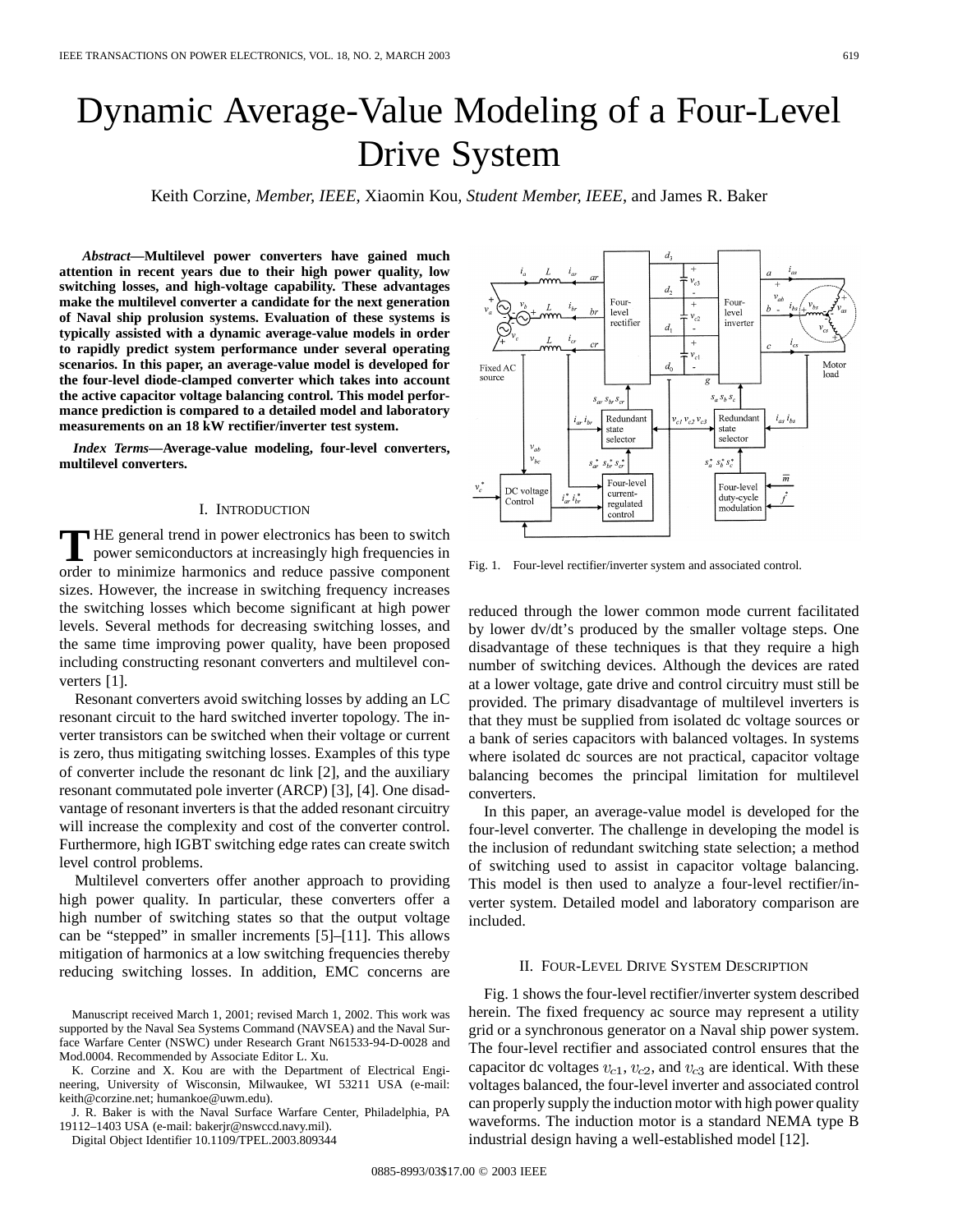

Fig. 2. Four-level inverter topology.

#### *A. Four-Level Converter*

Herein, the term converter will be used to describe any power electronic conversion device. Specific terms such as rectifier or inverter are used to specify a particular converter. Fig. 2 shows the topological detail of the four-level inverter. Despite the high number of switching devices, the power converter operation is fairly straightforward. Each phase of the inverter or rectifier can be connected to the points  $d_0$ ,  $d_1$ ,  $d_2$ , or  $d_3$  through suitable switching of the converter transistors [5]–[11]. The resulting operation is similar to that of a positional switch as shown in Fig. 3 for the inverter  $a$ -phase. The inverter line-to-ground voltage for a particular phase is determined from the switching state and capacitor voltages by

$$
v_{xg} = \sum_{i=0}^{s_x} v_{ci} \tag{1}
$$

where  $x$  represents phase and may be  $a, b,$  or  $c$ . The switching state  $s_x$  in (1) is determined by the pulse width modulation (PWM) control and has the values 0, 1, 2, or 3 for the four-level inverter. Since the induction motor is wye connected, it can be shown that the motor voltages are related to the inverter line-to-ground voltages by [12]

$$
\begin{bmatrix} v_{as} \\ v_{bs} \\ v_{cs} \end{bmatrix} = \frac{1}{3} \begin{bmatrix} 2 & -1 & -1 \\ -1 & 2 & -1 \\ -1 & -1 & 2 \end{bmatrix} \begin{bmatrix} v_{ag} \\ v_{bg} \\ v_{cg} \end{bmatrix}.
$$
 (2)

The four-level rectifier structure is identical to that of the fourlevel inverter. As with the inverter, the phases  $ar, br$ , and  $cr$ , may be connected to any of the capacitor junctions  $d_0, d_1, d_2$ , or  $d_3$  resulting in similar phase-to-ground voltages of

$$
v_{xrg} = \sum_{i=0}^{s_{xr}} v_{ci}
$$
 (3)



Fig. 3. Four-level inverter a-phase equivalent switching.

where  $s_{xr}$  represents the rectifier phase x switching state. The ac supply voltages are then calculated from

$$
\begin{bmatrix} v_{ar} \\ v_{br} \\ v_{cr} \end{bmatrix} = \frac{1}{3} \begin{bmatrix} 2 & -1 & -1 \\ -1 & 2 & -1 \\ -1 & -1 & 2 \end{bmatrix} \begin{bmatrix} v_{\text{arg}} \\ v_{brg} \\ v_{crg} \end{bmatrix} . \tag{4}
$$

Voltages in (4) are defined from the rectifier phases to the neutral connection of the source.

#### *B. Duty-Cycle Modulation*

The goal of duty-cycle modulation is to regulate the inverter switching states  $s_x$  so that the desired motor voltages  $v_{as}$ ,  $v_{bs}$ , and  $v_{cs}$  are obtained. The desired motor phase voltages may be expressed as

$$
v_{as}^* = \sqrt{2}v_s^* \cos(\theta_c) \tag{5}
$$

$$
v_{bs}^* = \sqrt{2}v_s^* \cos\left(\theta_c - \frac{2\pi}{3}\right) \tag{6}
$$

$$
v_{cs}^* = \sqrt{2}v_s^* \cos\left(\theta_c + \frac{2\pi}{3}\right) \tag{7}
$$

where  $v_s^*$  is the desired RMS voltage magnitude and  $\theta_c$  is the desired electrical angle including phase shift which may be expressed

$$
\theta_c = \theta_c + \phi_v. \tag{8}
$$

The electrical angle can be related to a desired electrical frequency  $f^*$  by

$$
\theta_e = 2\pi \int_0^t f^* d\tau.
$$
\n(9)

After considering the third harmonic injection, the PWM switching is typically accomplished by defining duty-cycles based on the normalized commanded line-to-ground voltages [13], which may be expressed as

$$
d_a = \frac{1}{2} \left[ 1 + m \cos(\theta_c) - \frac{m}{6} \cos(3\theta_c) \right]
$$
 (10)

$$
d_b = \frac{1}{2} \left[ 1 + m \cos \left( \theta_c - \frac{2\pi}{3} \right) - \frac{m}{6} \cos(3\theta_c) \right] \tag{11}
$$

$$
d_c = \frac{1}{2} \left[ 1 + m \cos \left( \theta_c + \frac{2\pi}{3} \right) - \frac{m}{6} \cos(3\theta_c) \right]
$$
 (12)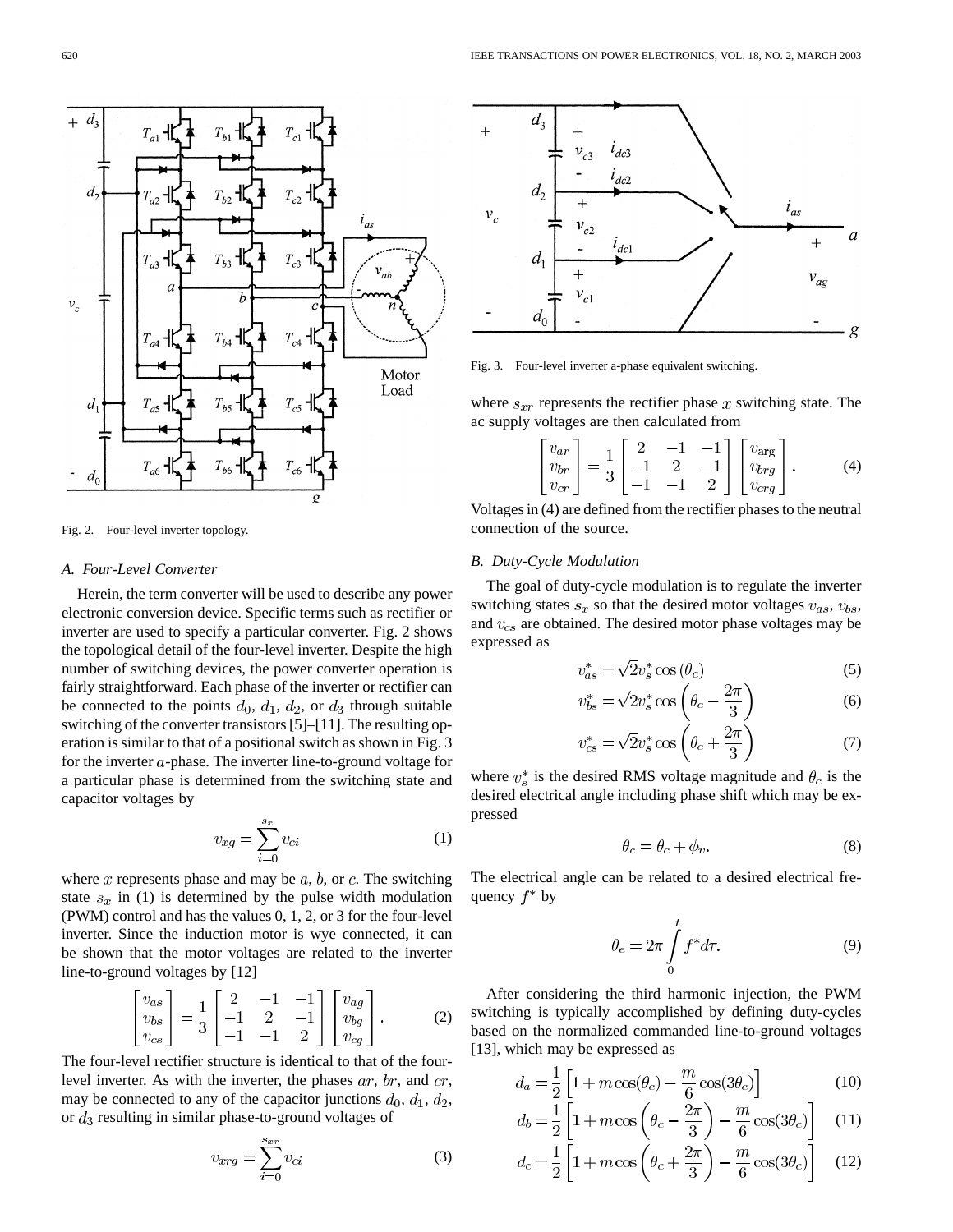where  $m$  represents the modulation index, which is defined by

$$
m = \frac{2\sqrt{2}v_s^*}{v_c}.\tag{13}
$$

The variable m has a range from 0 to  $2/\sqrt{3}$ . It is often convenient to define a modulation index that has a range from 0 to 100% by

$$
\overline{m} = \frac{\sqrt{3}}{2}m.
$$
 (14)

The inverter switching states  $s_x$  may be determined by comparing the duty-cycles to multiple triangle waveforms [9], [11], the frequency of which is  $1/T_s$ . For example, Fig. 4 demonstrates the generation of the switching states  $s_x$  by using sinesawtooth modulation. Alternatively, some drive systems utilize a digital signal processor (DSP) implementation [13] in which definition of the triangle waveforms is not necessary. As an example, consider the  $a$ -phase switching state. The first step is to integerize the duty cycle to determine the nearest switching states

$$
l_a = \text{INT}(3d_a) \tag{15}
$$

where INT is the integerization function which returns the nearest integer less than or equal to its argument. The nearest switching states are then  $s_a = l_a$  and  $s_a = l_a + 1$ . If the clock frequency of the DSP controller is  $1/T_s$ , then the a-phase switching states for one DSP cycle  $T_s$  are

$$
s_a = \begin{cases} l_a + 1, & 0 \le t < t_a \\ l_a, & t_a \le t \le T_s \end{cases} \tag{16}
$$

where

$$
t_a = (3 d_a - l_a) T_s. \tag{17}
$$

The  $b$ -phase and  $c$ -phase switching states are computed in a similar manner. Typically, the switching frequency is set to roughly 100 times the fundamental electrical frequency  $(1/T_s \ge 100f^*).$ 

#### *C. Hysteresis Current-Regulator*

The multilevel hysteresis current-regulator is based on defining a set of  $n-1$  hysteresis levels; n being the number of converter voltage levels. Denoting the maximum allowable excursion of the actual current from the desired current as  $i_h$ , then  $n-1$  evenly distributed hysteresis levels are computed from

$$
h_j = \frac{j}{n-1} i_h \quad j = 1, 2, \dots, (n-1). \tag{18}
$$

The current error for phase  $x$  is defined by

$$
i_{xrerr} = i_{xr}^* - i_{xr}.\tag{19}
$$

When the current error is positive, the controller decreases the level of phase  $x$  by one each time the error crosses a hysteresis level. Likewise, the phase level is increased when the current error is negative and crosses a hysteresis level. For the fourlevel rectifier,  $n = 4$  and thus three hysteresis levels are defined. Fig. 5 presents a hysteresis current control example for the four-level rectifier, where  $i_{ar}^*$  and  $i_{ar}$  denote the a-phase reference current and a-phase actual current, respectively. The



Fig. 4. Four-level sine-triangle modulation technique.



Fig. 5. Four-level current-regulated control switching.

-phase voltage levels are also shown to illustrate the converter switching. As can be seen, the primary goal of the rectifier switching is to regulate the current. Interested reader may refer to [7] for more detail information about hysteresis current control. Capacitor voltage balance is achieved through redundant state selection described in the following section.

#### *D. Redundant State Selector*

In order for the four-level power conversion processes (rectifier and inverter) to operate properly, the voltages on all three capacitors must be equal. However, current drawn from the junctions  $d_1$  and  $d_2$  as shown in Fig. 3 will tend to unbalance the capacitor voltages. Assuming that the capacitor voltage error is small, redundant switching states can be used which result in the same AC load voltages but have different effect on the charging and discharging of the capacitors [10], [11]. For the four-level inverter, the problem may be reduced to four cases defined by the number of capacitors that the phases are connected across [10]. Fig. 6 shows examples of the four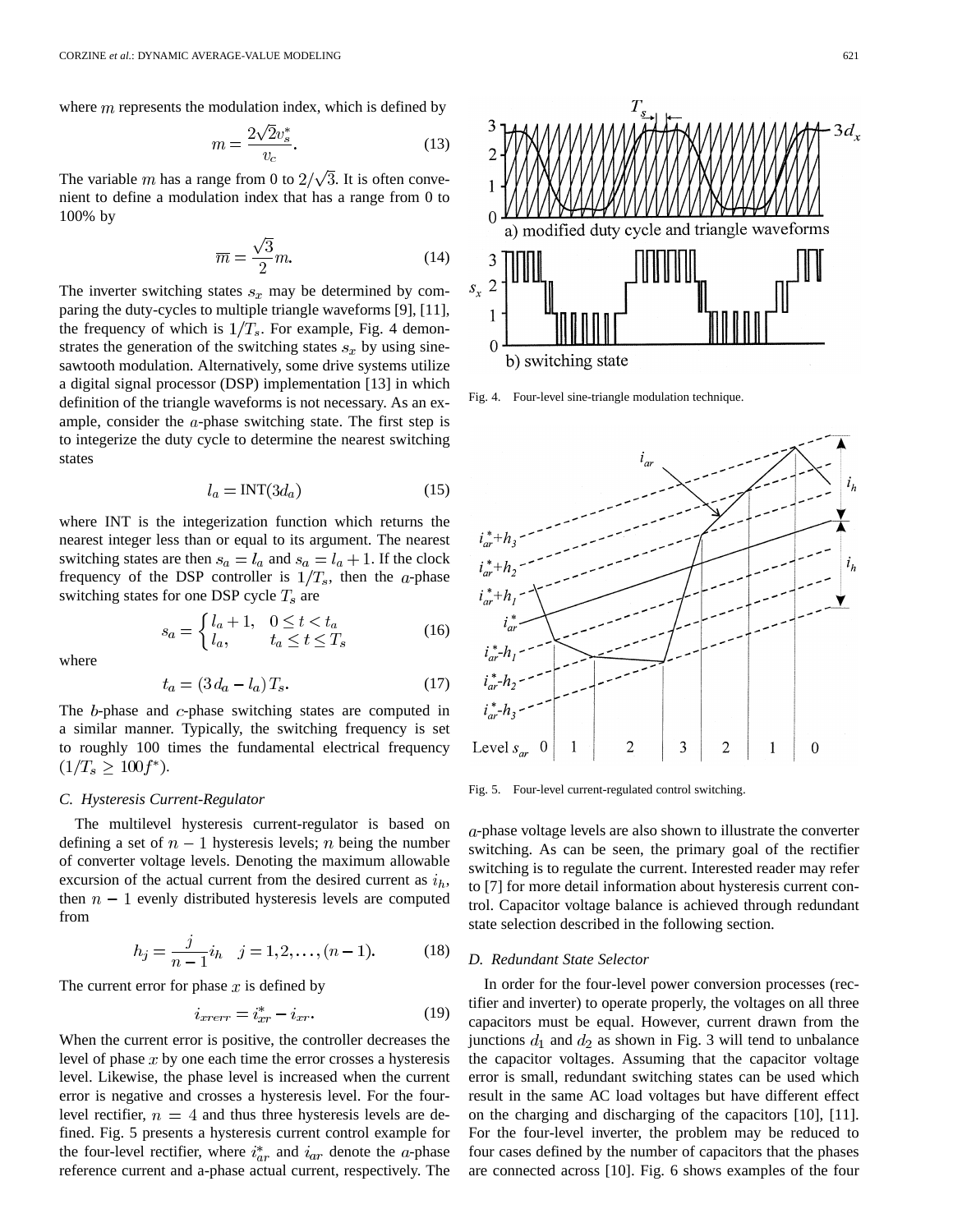

Fig. 6. Redundant state selection examples.

cases. The redundant switching states of these cases may be found by incrementing or decrementing the switching states of all three phases. For example, case 0 is obtained by setting  $(s_a = 1, s_b = 1, s_c = 1)$ . The induction motor voltages will be the same if the redundant states  $(s_a = 0, s_b = 0, s_c = 0)$ or  $(s_a = 2, s_b = 2, s_c = 2)$  or  $(s_a = 3, s_b = 3, s_c = 3)$  are used. However, for case 0, the redundant states do not change the currents drawn from the capacitor junctions. Therefore, redundant state selection is not applied to case 0. From Fig. 6, it can be seen that the switching state ( $s_a = 2$ ,  $s_b = 1$ ,  $s_c = 1$ ) will charge or discharge capacitor voltage  $v_{c2}$  depending on the direction of the  $a$ -phase current. This is an example of case 1 where the phases are connected across one capacitor. If the  $a$ -phase current is positive the phases will tend to discharge the capacitor and the phases should be connected across the capacitor with the highest voltage by selecting between the appropriate redundant states which in this example are  $(s_a = 1,$  $s_b = 0$ ,  $s_c = 0$ ) and  $(s_a = 3, s_b = 2, s_c = 2)$ . If the *a*-phase current is negative, the phases should be connected across the capacitor with the lowest voltage. There are two ways in which the phases may span two capacitors. These are shown in Fig. 6 as case 2a and case 2b. As can be seen, case 2a has the potential to change the voltages on any capacitor. A decision about the most appropriate redundant state for this case should be based on the primary goal of controlling the voltage  $v_{c2}$  and a secondary goal of controlling the voltages  $v_{c1}$  and  $v_{c3}$ . The purpose of these goals is that the connection of the motor phases to the capacitor junctions will tend to discharge the center capacitor when commanding high load voltage [10], [11]. From the example shown in Fig. 6, it can be seen that the -phase current direction will determine the center capacitor charge or discharge for the state shown ( $s_a = 3$ ,  $s_b = 2$ ,  $s_c = 1$ ). For the redundant state ( $s_a = 2$ ,  $s_b = 1$ ,  $s_c = 0$ ), the a-phase current will depict the capacitor charge or discharge. In the event that neither state improves the center capacitor voltage balance, the decision is made based on capacitor voltages  $v_{c1}$  and  $v_{c3}$ . Case 2b in Fig. 6 will not assist in controlling the center capacitor voltage since the state shown ( $s_a = 3$ ,  $s_b = 1$ ,  $s_c = 1$ ) and the redundant state  $(s_a = 2, s_b = 0,$  $s_c = 0$ ) have the same charging or discharging effect on  $v_{c2}$ . In this case, the redundant state could be used to balance the capacitor voltages  $v_{c1}$  and  $v_{c3}$ . However, this imbalance is typically not a difficulty and redundant state selection in this case will only increase the switching frequency [10]. There are no redundant states that correspond to case 3 and therefore redundant state selection is not applied.

All cases discussed above can be analyzed off-line and programmed as a table into an EPROM or EPLD. Based on the direction of the desired switching state  $(s_a^*, s_b^*, s_c^*)$ , the phase currents and capacitor voltages, the memory or logic device will select the appropriate state [10]. The redundant state selector for the four-level rectifier is identical to that of the inverter.

#### *E. DC Link Voltage Control*

The overall dc link voltage  $v_c$  is regulated through standard synchronous current regulation [14]. The source voltages may be described by

$$
v_a = \sqrt{\frac{2}{3}} V_{LL} \cos(\theta_u) \tag{20}
$$

$$
v_b = \sqrt{\frac{2}{3} V_{LL} \cos \left(\theta_u - \frac{2\pi}{3}\right)}\tag{21}
$$

$$
v_c = \sqrt{\frac{2}{3}} V_{LL} \cos\left(\theta_u + \frac{2\pi}{3}\right) \tag{22}
$$

whereupon transformation to the synchronous reference frame yields a  $q$ -axis voltage equal to the peak phase voltage and a  $d$ -axis voltage equal to zero [12]. For unity power factor operation, it is necessary to command the  $d$ -axis rectifier current to zero. The  $q$ -axis current can be used to regulate the dc link voltage resulting in commanded currents of

$$
i_{dr}^{u^*} = -K_p e_v - K_i \int_0^t e_v d\tau \tag{23}
$$

$$
i_{dr}^{u^*} = 0 \tag{24}
$$

where  $e_v$  is the dc voltage error defined by

$$
e_v = v_c^* - v_c. \tag{25}
$$

The inverse transformation necessary to determine  $i_{ar}^*$ ,  $i_{br}^*$ , and  $i_{cr}^*$  relies on knowledge of the input electrical position  $\theta_u$ . Methods for aligning the transformation to this reference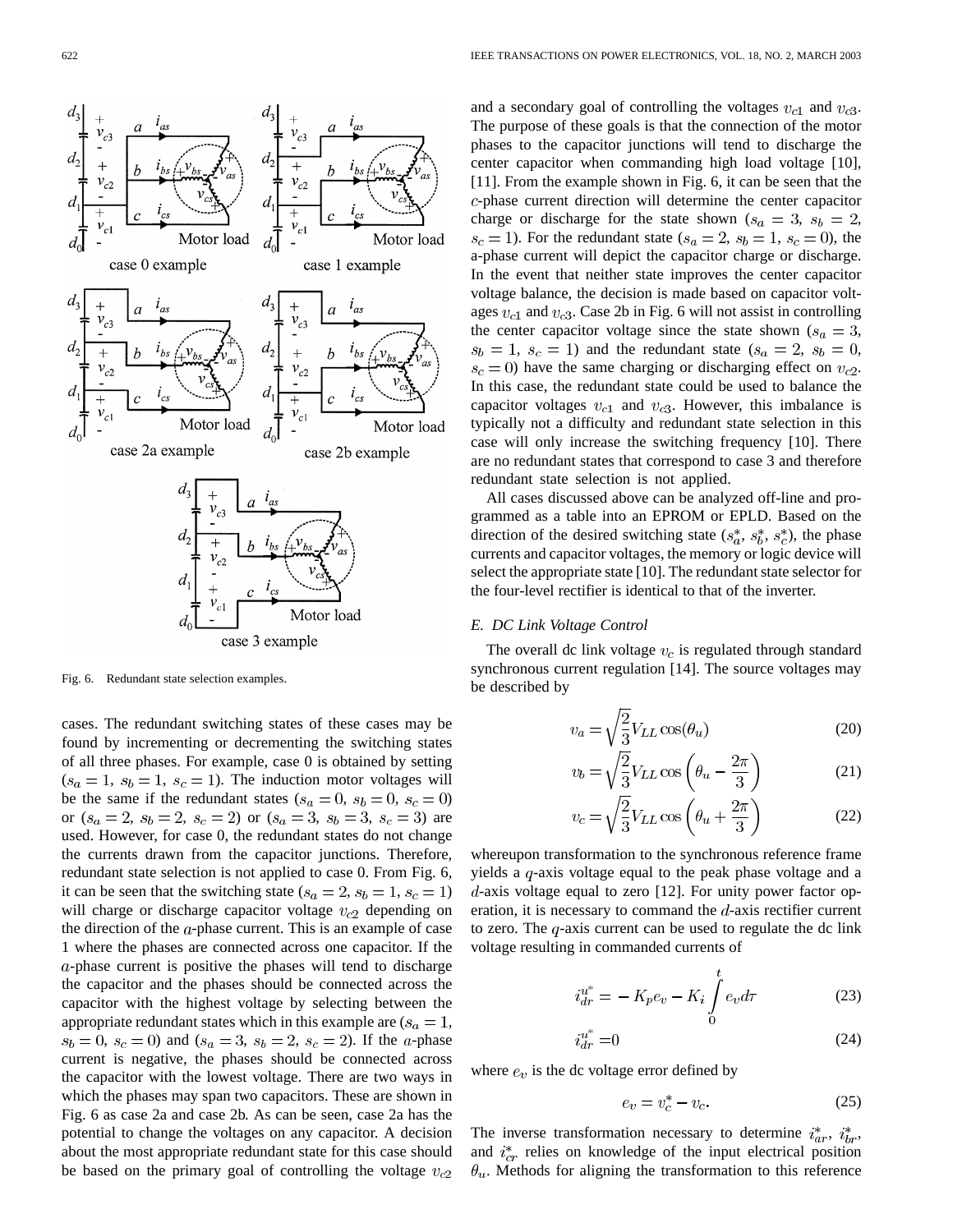frame include using a phase locked loop, voltage sensors, or an on-line observer. For this system, the voltage sensor method was used. These sensors have the advantage of straightforward and accurate implementation and relatively low-cost. Helpful transformation terms may be directly computed from the measured voltages as

$$
\cos\left(\theta_u + \frac{\pi}{6}\right) = \frac{v_{ab}}{\sqrt{2}V_{LL}}\tag{26}
$$

$$
\cos\left(\theta_u - \frac{\pi}{2}\right) = \frac{v_{bc}}{\sqrt{2}V_{LL}}.\tag{27}
$$

All necessary transformation terms can be determined from these terms using trigonometric identities [12]. Furthermore,  $V_{LL}$  can be found by

$$
V_{LL} = \frac{\sqrt{6}}{3} \sqrt{v_{ab}^2 + v_{bc}^2 + v_{ab}v_{bc}}.
$$
 (28)

Harmonics in the line voltages will appear in the sensor outputs, but may eliminated using a low-pass filter. Compensation for the filter amplitude attenuation and phase delay can be incorporated in the control software since the source voltage magnitude and frequency are known.

#### III. FOUR-LEVEL CONVERTER AVERAGE-VALUE MODEL

Although detailed modeling of power electronic systems provides information about semiconductor switching, dynamic average-value models are typically better suited for predicting the salient features of system performance. This is especially true for large systems, such as Naval ship propulsion systems, involving many components and machines with long time constants. By representing the converter switching on an average-value basis, the simulation times can be greatly reduced allowing a system designer to consider several operating scenarios.

The average-value model development for the four-level converter is based on computing line-to-ground voltages and capacitor junction currents which represent the average-value of these quantities over one switching cycle of the PWM controller. Fig. 7 shows the structure of the average-value model for the four-level inverter. Therein, the  $\wedge$  symbol is used to denote average-value over one switching cycle. Determining the average-value quantities involves considering the switching states over one DSP cycle including the redundant state selector. This is done at each time step in the simulation by considering one cycle of the DSP switching. Fig. 8 shows an example of the switching with possible redundant states. The ideal switching sates  $s_a^*$ ,  $s_b^*$ , and  $s_c^*$  are determined by the DSP controller using (10)–(15). As can be seen, each phase transition defines an interval in which the inverter is in a particular switching state. The redundant switching states are determined using the commanded switching state, the load currents, and the capacitor voltages using the redundant state selection table described above. The average value of the  $x<sup>th</sup>$  phase line-to-ground voltage is then computed as

$$
\hat{v}_{xg} = \frac{1}{T_s} \sum_{k=1}^{4} t_k v_{xgk}
$$
\n(29)



Fig. 7. Four-level inverter a-phase average-value model.

| $s_a^*$            | $s_{a1}^* = 3$ | $s_{a2}^* = 2$ | $s_{a3}^* = 2$ | $s_{a4}^* = 2$      |
|--------------------|----------------|----------------|----------------|---------------------|
|                    |                |                |                |                     |
| $s_b^*$            | $s_{b1}^* = 2$ | $s_{b2}^* = 2$ | $s_{b3}^* = 1$ | $s_{b4}^* = 1$<br>Ï |
|                    |                |                |                |                     |
| $s_c^*$            | $s_{c1}^* = 1$ | $s_{c2}^* = 1$ | $s_{c3}^* = 1$ | $s_{c4}^* = 0$      |
|                    |                |                |                |                     |
|                    |                |                |                |                     |
|                    |                |                |                |                     |
| $\boldsymbol{s}_a$ | $s_{a1}\!=\!2$ | $s_{a2} = 2$   | $s_{a3} = 2$   | $s_{a4} = 3$        |
|                    |                |                |                |                     |
| $s_b$              | $s_{b1} = 1$   | $s_{b2} = 2$   | $s_{b3} = 1$   | $s_{b4}\,=2$        |
|                    |                |                |                |                     |
| $\boldsymbol{s}_c$ | $s_{c1}\,=0$   | $s_{c2} = 1$   | $s_{c3} = 1$   | $s_{c4} = 1$        |
|                    |                |                |                |                     |
|                    |                |                |                |                     |
|                    | $t_{1}$        | t <sub>2</sub> | $t_{3}$        | $t_4\,$             |
|                    |                | $\iota_a$      | $\mathbf{b}$   | $\iota_c$           |

Fig. 8. Example inverter switching and redundant states.

where  $t_k$  denotes the specific interval time as defined in Fig. 8 and  $v_{xgk}$  is determined from (1) with  $s_x = s_{xk}$ . From (16), it can be seen that this computation is independent of PWM controller switching frequency. The average-value capacitor junction currents are determined by a contribution from each phase as

$$
\hat{i}_{dcjx} = \frac{1}{T_s} \sum_{k=1}^{4} t_k i_{xs} \delta_{(s_{xk} - j)}.
$$
\n(30)

In (30),  $j$  represents capacitor junction and may be 1, 2, or 3 and  $\delta$  is the delta function which is equal to 1 if  $s_{x_k} = j$  and 0 otherwise. The total current in junction  $j$  is then

$$
\hat{i}_{dcj} = \hat{i}_{dcja} + \hat{i}_{dcjb} + \hat{i}_{dcjc}.
$$
\n(31)

Although the average-value model described herein has been developed for a voltage-source PWM control, it can be used to model the current-regulated four-level rectifier by determining the source voltage required in order to obtain the commanded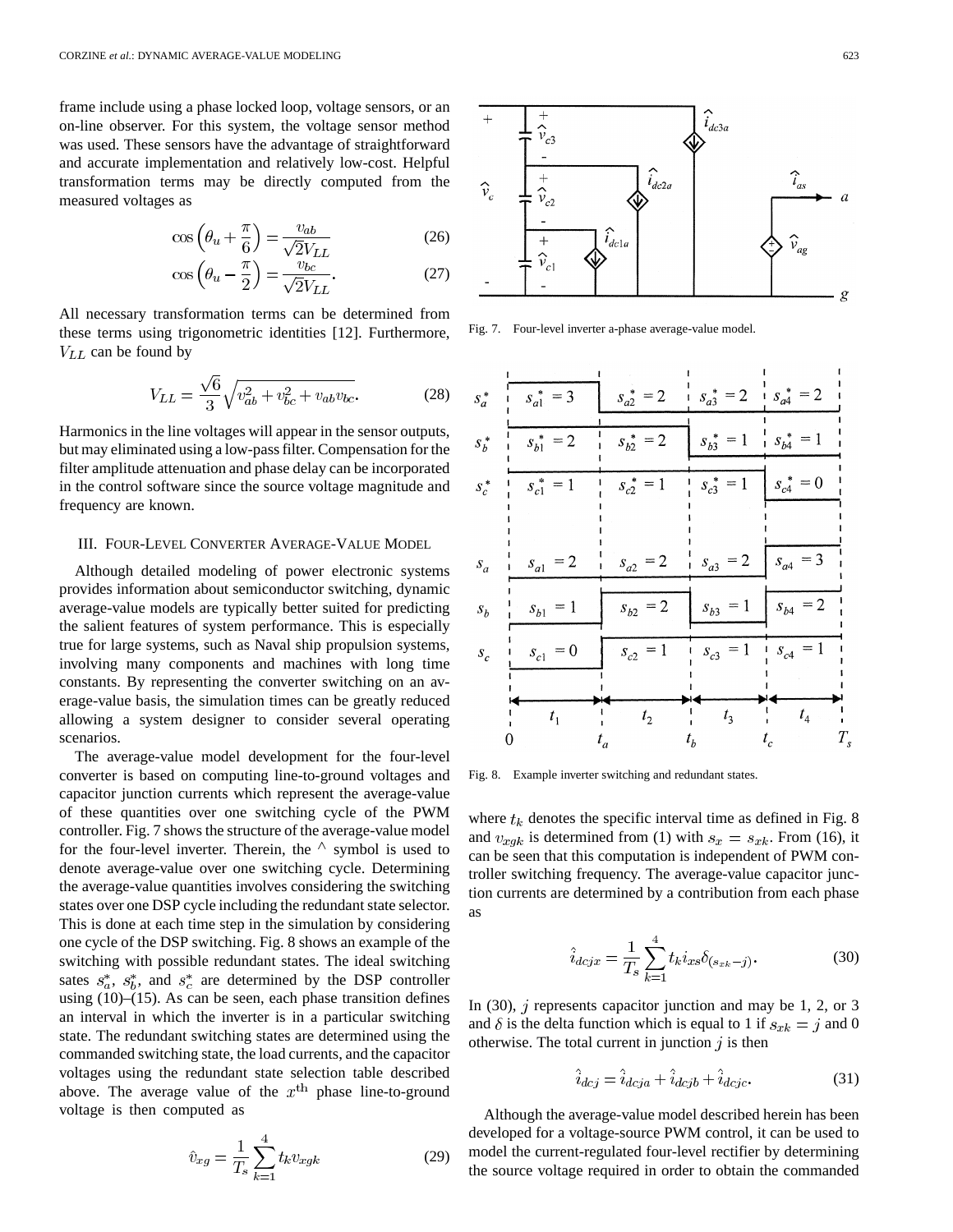

Fig. 9. Four-level system detailed simulation.

currents. From the  $q$ - and  $d$ -axis model of the voltage source in the electric utility reference frame

$$
v_{qr}^{u^*} = v_q^u + \omega_u L i_{dr}^{u^*}
$$
\n
$$
(32)
$$

$$
v_{dr}^{u^*} = v_d^u - \omega_u L i_{qr}^{u^*}
$$
\n
$$
(33)
$$

where  $\omega_u$  is the ac source radian frequency and  $v_q^u$  and  $v_d^u$  are

$$
v_q^u = \sqrt{\frac{2}{3}} V_{LL} \tag{34}
$$

$$
v_d^u = 0\tag{35}
$$

from the synchronous reference frame transformation. It should be noted that (32)–(35) neglect the source dynamics which is a good approximation considering the source electrical time constant compared to the system dynamics. The effective modulation index and phase shift for the rectifier are then computed from

$$
m_r = \frac{2}{v_c} \sqrt{\left(v_{qr}^{u^*}\right)^2 + \left(v_{dr}^{u^*}\right)^2} \tag{36}
$$

$$
\phi_{vr} = \tan^{-1}\left(\frac{-v_{dr}^{u^*}}{v_{qr}^{u^*}}\right). \tag{37}
$$

Using the phase shift, modulation index, and  $\theta_u$ , as defined in (20)–(22), a set of duty cycles can be defined for the rectifier similar to  $(10)$ – $(12)$ , which allow the average-value mode presented herein to be used for the four-level rectifier (see Fig. 9).

#### IV. SIMULATION AND LABORATORY RESULTS

#### *A. Steady-State Study*

An 18 kW laboratory test system with the structure shown in Fig. 1 has been constructed for model validation. The input is a 60 Hz source with  $V_{LL} = 450$  V and  $L = 2.7$  mH. The rectifier control PI gains are set to  $K_p = 0.1$  A/V and  $K_i =$ 

TABLE I INDUCTION MACHINE PARAMETERS

| $P = 4$               | $M = 55$ mH         |
|-----------------------|---------------------|
| $r_s = 0.2 \Omega$    | $L_{ls}$ = 1.91 mH  |
| $r_r' = 0.326 \Omega$ | $L_{h}$ ' = 2.32 mH |



Fig. 10. Four-level system average-value model simulation.

 $5 \text{ A/V} \cdot \text{s}$  in order to regulate the dc link voltage to  $v_c^* = 660 \text{ V}$ . The hysteresis level has been set to  $i_h = 1$  A. The induction motor parameters are shown in Table I. For the steady-state study that follows, the induction motor is mechanically loaded using a synchronous generator so that it operates at a speed of  $\omega_{rm} = 301.6$  rad/s. The inverter modulation control parameters have been set to  $\overline{m} = 0.9$  and  $f^* = 100$  Hz in order to demonstrate frequency changing operation at 90% voltage utilization. Figs. 10, 11, and 12 show the four-level system performance as predicted by a detailed simulation, and average-value simulation, and as measured in the laboratory respectively. Therein, the inverter line-to-line voltage  $v_{ab}$ , the motor a-phase current  $i_{as}$ , the rectifier a-phase current  $i_{ar}$ , and the inverter line-to-ground voltage  $v_{aq}$  are shown. Capacitor voltage balance is ensured at this operating point as noted by the even voltage steps in the motor line-to-line voltage. The line-to-ground voltage has been filtered so that a suitable comparison can be made between the two models. As can be seen, the average-value model can predict the steady state operation features of the four-level inverter system. In this study, the average-value model prediction was 48 times faster than the detailed model. However, it should be pointed out that a large gain in simulation speed came from eliminating the event-driven calculations of the hysteresis control. Simulation studies of the inverter and voltage-source modulation alone demonstrated that the average-value model predicted identical performance to the detailed model at a speed of four times faster.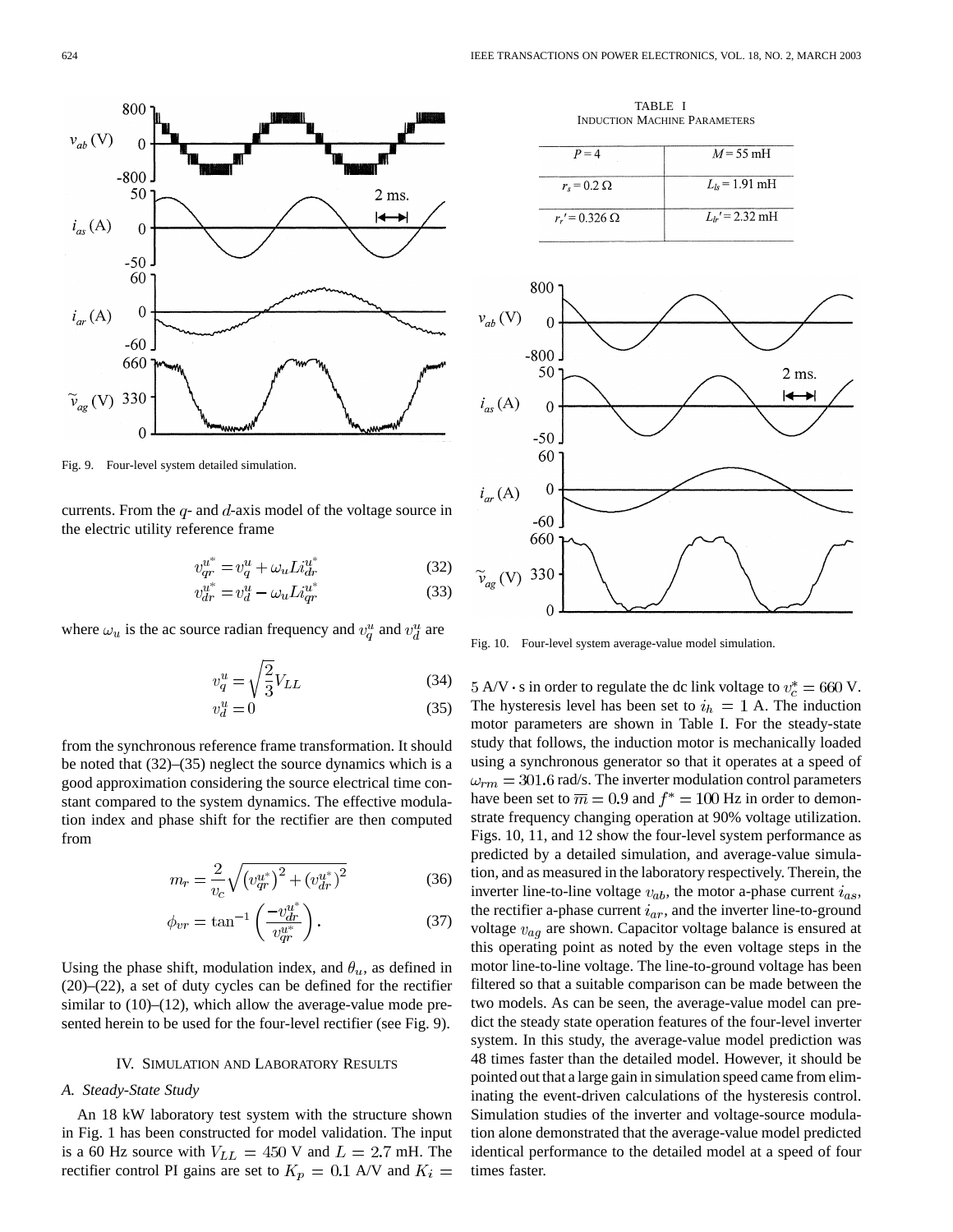

Fig. 11. Four-level system laboratory measurements.



Fig. 12. Four-level inverter transient state simulator.

#### *B. Four-level Inverter Transient Study*

A computer simulation has been created following the structure shown in Fig. 11. In this study, a four-level inverter is directly powered by a fixed dc voltage source with  $v_{dc} = 700$  V. The speed control is a standard PI control with the control law

$$
T_e^* = K_{pt}e_\omega - K_{it}\int_0^t e_\omega d\tau \tag{38}
$$

where  $K_{pt} = 10 \text{ N} \cdot \text{m} \cdot \text{s}$ ,  $K_{it} = 5 \text{ N} \cdot \text{m}$  and  $e_{\omega}$  defined in Fig. 12. A vector control followed by a voltage decoupler [15] has been used in this simulation. Table II lists the parameters of a 3.7 kW motor used herein. At the beginning of this transient study, both the motor speed and load torque are zero. After the machine flux builds up, the motor is started by ramping the commanded speed to the motor's rated speed. After running for 3 s under no

TABLE II INDUCTION MACHINE PARAMETERS

| $P = 4$                 | $M = 64.43 \text{ mH}$ | $J=0.15$ kg $\cdot$ m <sup>2</sup> |
|-------------------------|------------------------|------------------------------------|
| $r_{s} = 0.3996 \Omega$ | $L_{ls}$ = 5.73 mH     | $B_m=0$                            |
| $r_r' = 0.2266 \Omega$  | $L_{h}$ ' = 4.64 mH    |                                    |

load condition, the load torque is stepped to  $20 \text{ N} \cdot \text{m}$ . After running under full-load condition for about 4 s, the motor speed is ramped down to zero without changing the load, and motor will work under block mode. Fig. 13 shows the simulation waveform of the electrical torque,  $a$ -phase stator current, modulation index and rotation speed. During this transient study, the redundant state selector maintained the inverter capacitor balance. It can be seen that the average-value model has nearly identical performance to that of the detailed model during these transients.

#### *C. Power Factor Versus Modulation Index*

The capacitor balancing situation strongly relates to the load condition. Let  $\overline{m}_{\text{max}}$  denote the maximum possible modulation index for maintaining balanced capacitor voltages, and  $Z$  denotes the load impedance. Roughly speaking, with the same magnitude of  $Z$ , the higher the load power factor is, the lower the  $\overline{m}_{\text{max}}$  can be. Fig. 14 shows  $\overline{m}_{\text{max}}$  vs. power factor simulation waveform acquired from the average-value model and the detailed model. In this simulation, a three-phase  $R - L$  load is connected to a four-level inverter where the magnitude of  $Z$ per phase is maintained as 11.9  $\Omega$  and the dc voltage is set to 660 V. As can be seen, the waveforms predicted by the average model matches with the one acquired from the detailed model very well. For a typical load with a 0.8 power factor, the detailed and average-value model predict a maximum modulation index of  $\overline{m} = 0.5$ . This same value has been noted by other researchers [10], [11] and was also validated on the laboratory system.

#### *D. Capacitor Voltage Balancing Transient State Studies*

It is informative to compare the capacitor balancing transient performance between the average-value model and the detailed model. To simulate such a transient state, a switch-controlled resistor branch can be shunted to the middle dc link capacitor of the four-level inverter shown in Fig. 2. When the switch is closed, the middle capacitor will tend to discharge through the resistor branch while the other two capacitors will be overcharged to maintain the total dc voltage. When reopening the switch, the capacitor voltages should recover to  $v_{dc}/3$ . Fig. 15 shows capacitor voltage waveforms of this transient study. In this study,  $v_{dc}$  was set to 660 V,  $\overline{m}$  was set to 0.5 and the resistance of the shunted branch was set to 0.5  $\Omega$ . It can be seen that waveform predicted by the average-value model matches that of the detailed model.

From the above steady-state and transient-state studies, it can be seen that the average-value model predicts the salient features of the system performance but neglects the high-frequency transistor switching, which results in a much faster simulation speed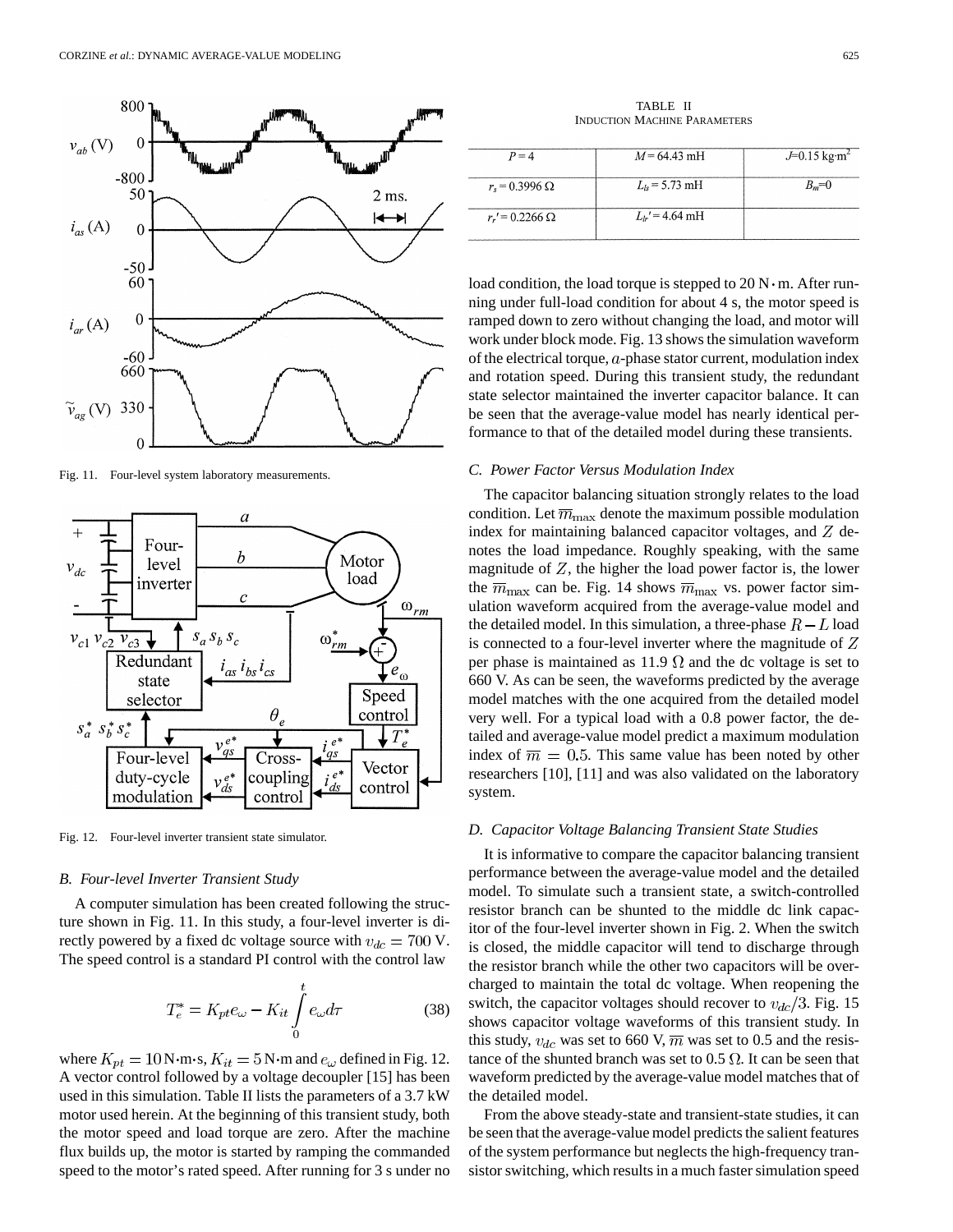

Fig. 13. Variable load and speed transient study.



Fig. 14. Maximum modulation index versus power factor.



Fig. 15. Capacitor voltage transient study.

compared to the detailed simulation and is of particular meaning for the complex simulation systems. Thus the average-value model can be a practical tool for system design when considering several operating scenarios and selecting controller gains.

#### V. CONCLUSION

An average-value model for the popular four-level diode-clamped power electronic converter has been developed. The model performance prediction has been compared to a detailed simulation and laboratory measurements based on a four-level rectifier/inverter system. It was shown that the average-model rapidly and accurately predicted the steady-state and transient-state operation including the effect of the capacitor voltage balancing control. The average-model introduced herein may be used as a valuable tool for design of four-level converters; potentially including future Naval ship propulsion systems.

#### ACKNOWLEDGMENT

The authors would like to thank D. Delisle, Naval Sea Systems Command (NAVSEA), and R. Ringenback, Naval Surface Warfare Center (NSWC), for their support.

#### **REFERENCES**

- [1] D. Divan, "Low stress switching for efficiency," *IEEE Spectrum*, vol. 33, no. 12, pp. 33–39, Dec. 1996.
- [2] J. He and N. Mohan, "Parallel resonant DC link circuit—a novel zero switching loss topology with minimum voltage stresses," *IEEE Trans. Power Electron.*, vol. 6, no. 4, pp. 687–694, October 1991.
- [3] R. W. DeDoncker and J. P. Lyons, "The auxiliary resonant commutated pole converter," in *Proc. IEEE Ind. Applicat. Soc. Conf.*, vol. 2, Oct. 1990, pp. 1228–1335.
- [4] B. T. Kuhn and S. D. Sudhoff, "Modeling considerations in ARCP versus hard switched drives," in *Proc. Naval Symp. Electric Mach.*, July 1997, pp. 161–168.
- [5] A. Nabe, I. Takahashi, and H. Akagi, "A new neutral-point clamped PWM inverter," *IEEE Trans. Ind. Applicat.*, vol. 17, pp. 518–523, Sept./Oct. 1981.
- [6] K. A. Corzine, S. D. Sudhoff, and C. A. Whitcomb, "Performance characteristics of a cascaded two-level converter," *IEEE Trans. Energy Conv.*, vol. 14, pp. 433–439, Sept. 1999.
- [7] K. A. Corzine, "A hysteresis current-regulated control for multilevel converters," *IEEE Trans. Energy Conv.*, vol. 15, pp. 169–175, June 2000.
- [8] K. A. Corzine and S. D. Sudhoff, "High state count power converters: an alternate direction in power electronics technology," in *Proc. Soc. Automotive Eng. Aerosp. Power Syst. Conf.*, Williamsburg, VA, Apr. 1998, pp. 141–151.